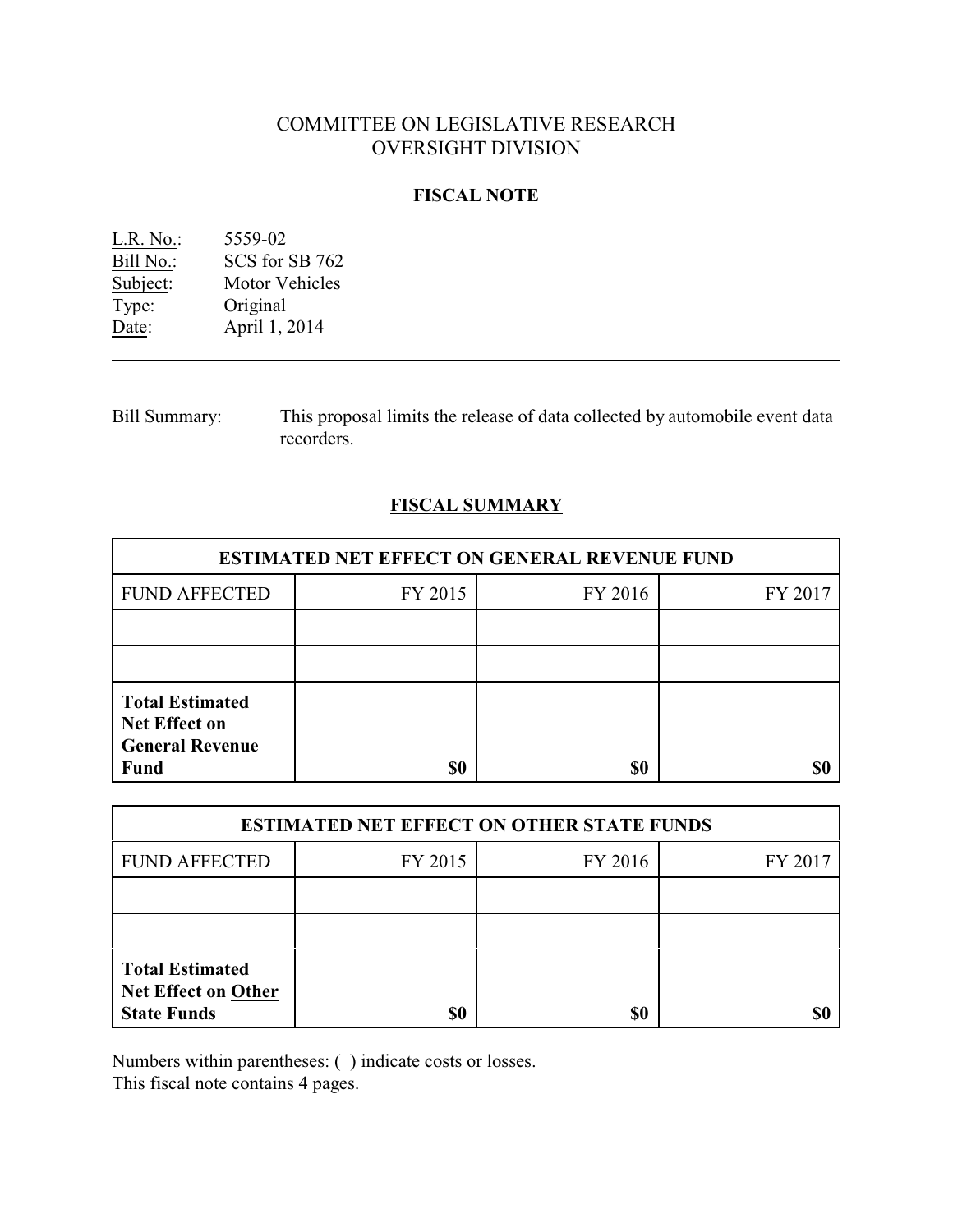L.R. No. 5559-02 Bill No. SCS for SB 762 Page 2 of 4 April 1, 2014

| <b>ESTIMATED NET EFFECT ON FEDERAL FUNDS</b>                        |         |         |         |  |
|---------------------------------------------------------------------|---------|---------|---------|--|
| <b>FUND AFFECTED</b>                                                | FY 2015 | FY 2016 | FY 2017 |  |
|                                                                     |         |         |         |  |
|                                                                     |         |         |         |  |
| <b>Total Estimated</b><br>Net Effect on All<br><b>Federal Funds</b> | \$0     | \$0     |         |  |

| <b>ESTIMATED NET EFFECT ON FULL TIME EQUIVALENT (FTE)</b>    |         |         |         |  |
|--------------------------------------------------------------|---------|---------|---------|--|
| <b>FUND AFFECTED</b>                                         | FY 2015 | FY 2016 | FY 2017 |  |
|                                                              |         |         |         |  |
|                                                              |         |         |         |  |
| <b>Total Estimated</b><br><b>Net Effect on</b><br><b>FTE</b> |         |         |         |  |

 $\Box$  Estimated Total Net Effect on All funds expected to exceed \$100,000 savings or (cost).

 $\Box$  Estimated Net Effect on General Revenue Fund expected to exceed \$100,000 (cost).

| <b>ESTIMATED NET EFFECT ON LOCAL FUNDS</b> |     |     |  |  |
|--------------------------------------------|-----|-----|--|--|
| FUND AFFECTED<br>FY 2015<br>FY 2016        |     |     |  |  |
| <b>Local Government</b>                    | \$0 | \$0 |  |  |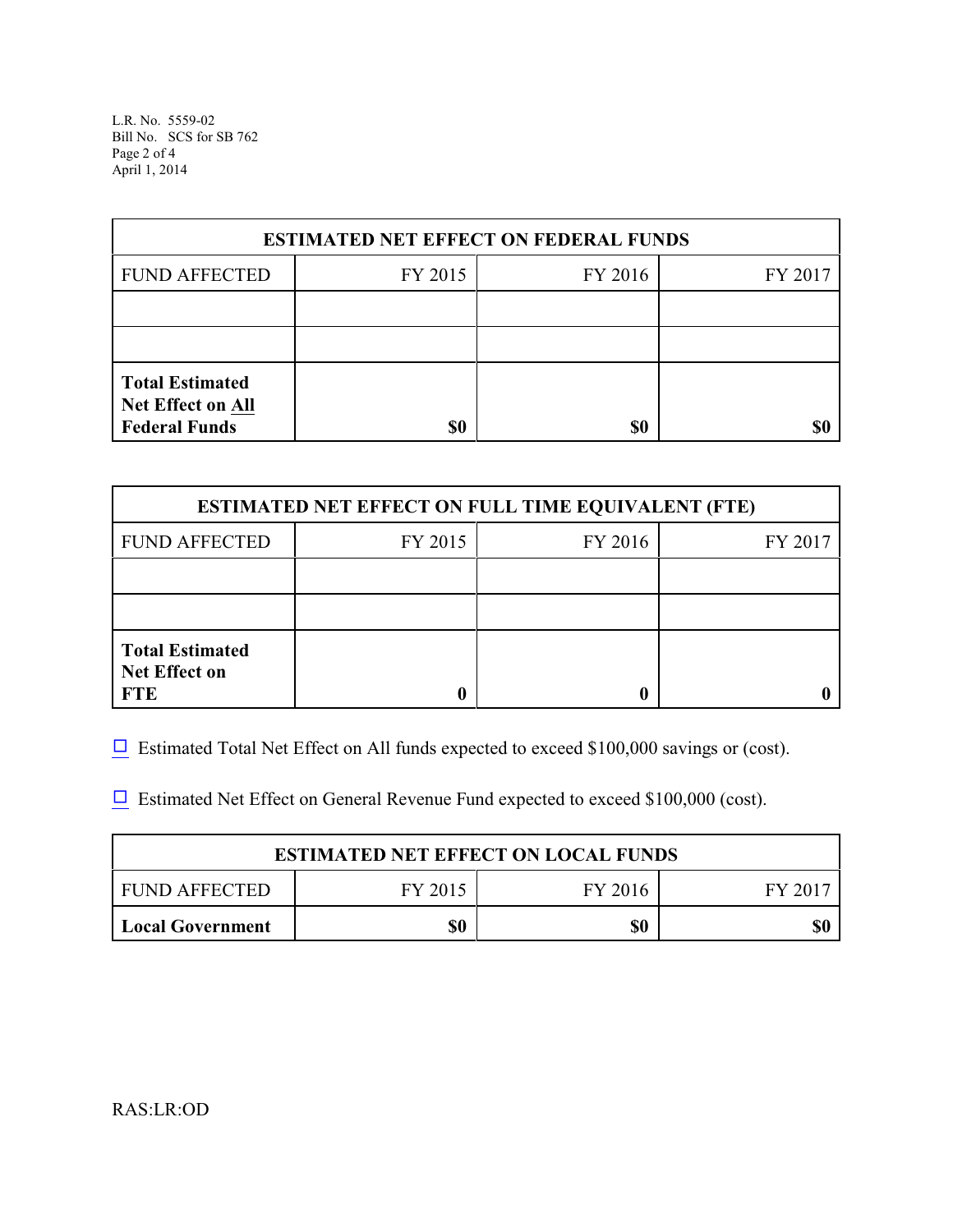L.R. No. 5559-02 Bill No. SCS for SB 762 Page 3 of 4 April 1, 2014

## **FISCAL ANALYSIS**

#### **ASSUMPTION**

Officials from the **Department of Revenue**, **Department of Public Safety - Missouri Highway Patrol**, and the **Department of Insurance, Financial Institutions and Professional Registration** each assume the proposal would not fiscally impact their respective agencies.

| FISCAL IMPACT - State Government | FY 2015<br>$(10 \text{ Mo.})$ | FY 2016    | FY 2017                       |
|----------------------------------|-------------------------------|------------|-------------------------------|
|                                  | $\underline{\underline{\$0}}$ | <u>\$0</u> | $\underline{\underline{\$0}}$ |
| FISCAL IMPACT - Local Government | FY 2015<br>$(10 \text{ Mo.})$ | FY 2016    | FY 2017                       |
|                                  | $\underline{\underline{\$0}}$ | <u>\$0</u> | <u>\$0</u>                    |

## FISCAL IMPACT - Small Business

No direct fiscal impact to small businesses would be expected as a result of this proposal.

## FISCAL DESCRIPTION

The proposed legislation appears to have no direct fiscal impact.

This legislation is not federally mandated, would not duplicate any other program and would not require additional capital improvements or rental space.